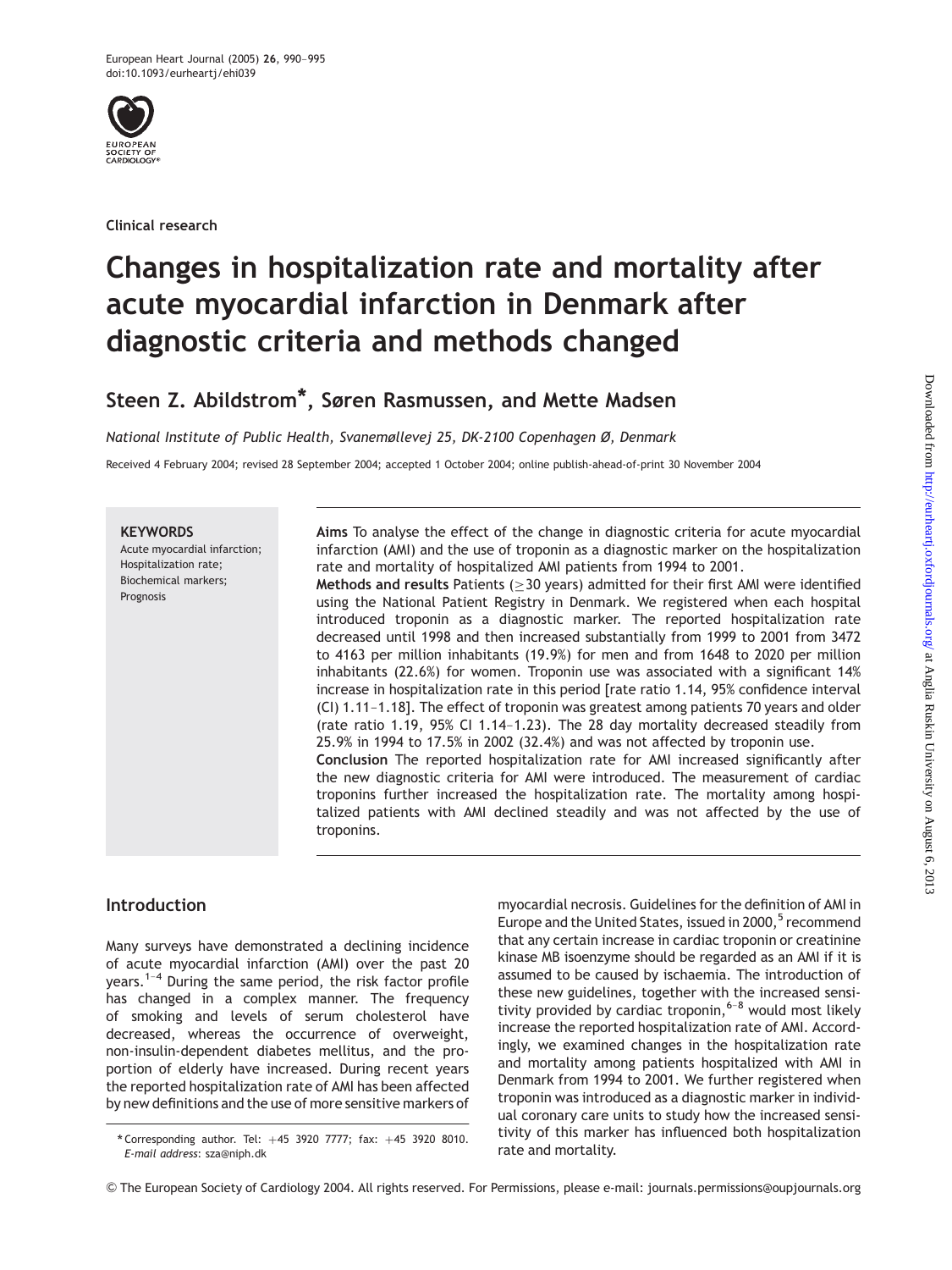## Methods

#### Material

This study used data from the National Patient Registry in Denmark. This Registry assigns all patients admitted to hospital a primary diagnosis and any number of secondary diagnoses at the time of discharge. The Registry covers the period since 1978. A specific patient can be identified by the unique civil registration number assigned to every permanent resident of Denmark. The survival of each hospitalized patient was followed for 1 year using the Civil Registration System. Mortality at 28 days and 1 year was defined as death from any cause within 28 days or 1 year after admission. The study covered the period from 1 January 1994 until 31 December 2001. Only patients aged 30 years or older were included.

## Definition of AMI

An AMI was defined as a hospital admission in which the primary or secondary diagnosis was AMI (International Classification of Diseases, ICD-8: 410; ICD-10: I21–I22). The cases from 1978 to 1993 were used to ensure that the patients with AMI from 1994 to 2001 had no previous admission for AMI. To ensure a similar period of history, each case was included if the patient had not been recorded with the same diagnosis in the preceding 16 years. Patients who died before reaching hospital or in the emergency room were not included.

The diagnosis of AMI in the National Patient Registry has previously been validated using the WHO MONICA Project as a reference.<sup>9</sup> For 5002 admissions with AMI as the primary or secondary diagnosis in the National Patient Registry, 85% were verified as definite or possible AMI in the MONICA database (79% as definite).

#### Definition of other heart disease diagnoses

The annual numbers of first admissions for unstable angina (ICD-10: I20.0), congestive heart failure (ICD-10: I50.0), and all cardiovascular diseases (ICD-10: I20–I25 and I30–I52) were retrieved from the National Patient Registry. The annual age-adjusted hospitalization rates were estimated.

### Use of troponin

In June 2002, a questionnaire was sent to all 77 hospital departments in Denmark that received AMI patients from 1994 to 2001 or any part thereof. Each department was asked whether and when they had introduced troponin in the routine diagnosis of AMI. If they only used troponin in selected cases, they were asked to describe this. Sixty-nine (90%) returned a completed questionnaire. Four of the eight non-responding hospitals no longer received AMI patients. The use of troponin could not be determined for 1714 patients (2% of those eligible for this study).

## Statistical methods

The hospitalization rates were expressed as age-adjusted rates per 100 000 population per year. The study included only patients aged 30 years or older, and rates were standardized for age based on the general population over the age of 30 years in 2001 as the reference. Trends in hospitalization rates were evaluated using Poisson regression analysis, with the natural logarithm as the link function. All tests were two-sided, and P-values  $<$  0.05 were considered statistically significant.

In 2001, Denmark had 275 municipalities and a total population aged 30 years or older of 3 354 374. A catchment area for each of the 69 hospitals was defined by aggregating the municipalities into catchment areas for which the exact population was known. The hospitalization rate for each hospital was based on the population living in the catchment area as the population at risk, which was recalculated each year. The gender and age of each person in the population at risk was obtained from the Civil Registration System. The data were stratified using these same variables to adjust for age, gender, period, and use of troponin.

The mortality rates were age-adjusted using the patient population in 2001 as the reference. Trends in case–fatality rates were evaluated using multiple logistic regression analysis with logit as the link function. Age was entered in the model as 10 year age bands (30–39, 40–49, ... , 90–99 years).

In the logistic and Poisson regression analyses, the use of troponin was entered as a binary variable (yes or no) depending on whether the patient was admitted before or after troponin was introduced as a diagnostic marker. We used generalized estimating equations to account for the effects of clustering within each hospital. Since the trends were not linear and thus violated the assumptions of the regression model, the effect of troponin

Table 1 Crude numbers of patients and mortality within the first 28 days after admission for first AMI in Denmark according to use of troponin in diagnosis and calendar year, 1994–2001

| Year | Use of troponin measurement in AMI diagnosis |                         |               |              |                       |               |  |  |  |
|------|----------------------------------------------|-------------------------|---------------|--------------|-----------------------|---------------|--|--|--|
|      | Yes                                          |                         |               | No           |                       |               |  |  |  |
|      | $\mathsf{n}$                                 | $28$ day<br>mortality % | 95% CI        | $\mathsf{n}$ | 28 day<br>mortality % | 95% CI        |  |  |  |
| 1994 | 0                                            |                         |               | 9623         | 25.7                  | $24.9 - 26.6$ |  |  |  |
| 1995 | 138                                          | 25.4                    | $18.1 - 32.6$ | 9064         | 24.3                  | $23.4 - 25.2$ |  |  |  |
| 1996 | 363                                          | 19.6                    | $15.5 - 23.6$ | 8217         | 23.8                  | $22.8 - 24.7$ |  |  |  |
| 1997 | 528                                          | 19.3                    | $16.0 - 22.7$ | 7635         | 22.2                  | $21.3 - 23.1$ |  |  |  |
| 1998 | 1051                                         | 21.2                    | $18.7 - 23.7$ | 7202         | 20.1                  | $19.2 - 21.1$ |  |  |  |
| 1999 | 1803                                         | 21.4                    | $19.5 - 23.3$ | 6277         | 20.3                  | $19.3 - 21.3$ |  |  |  |
| 2000 | 3694                                         | 18.8                    | $17.5 - 20.0$ | 5158         | 18.5                  | $17.4 - 19.6$ |  |  |  |
| 2001 | 7784                                         | 17.0                    | $16.2 - 17.8$ | 1944         | 19.7                  | $17.9 - 21.4$ |  |  |  |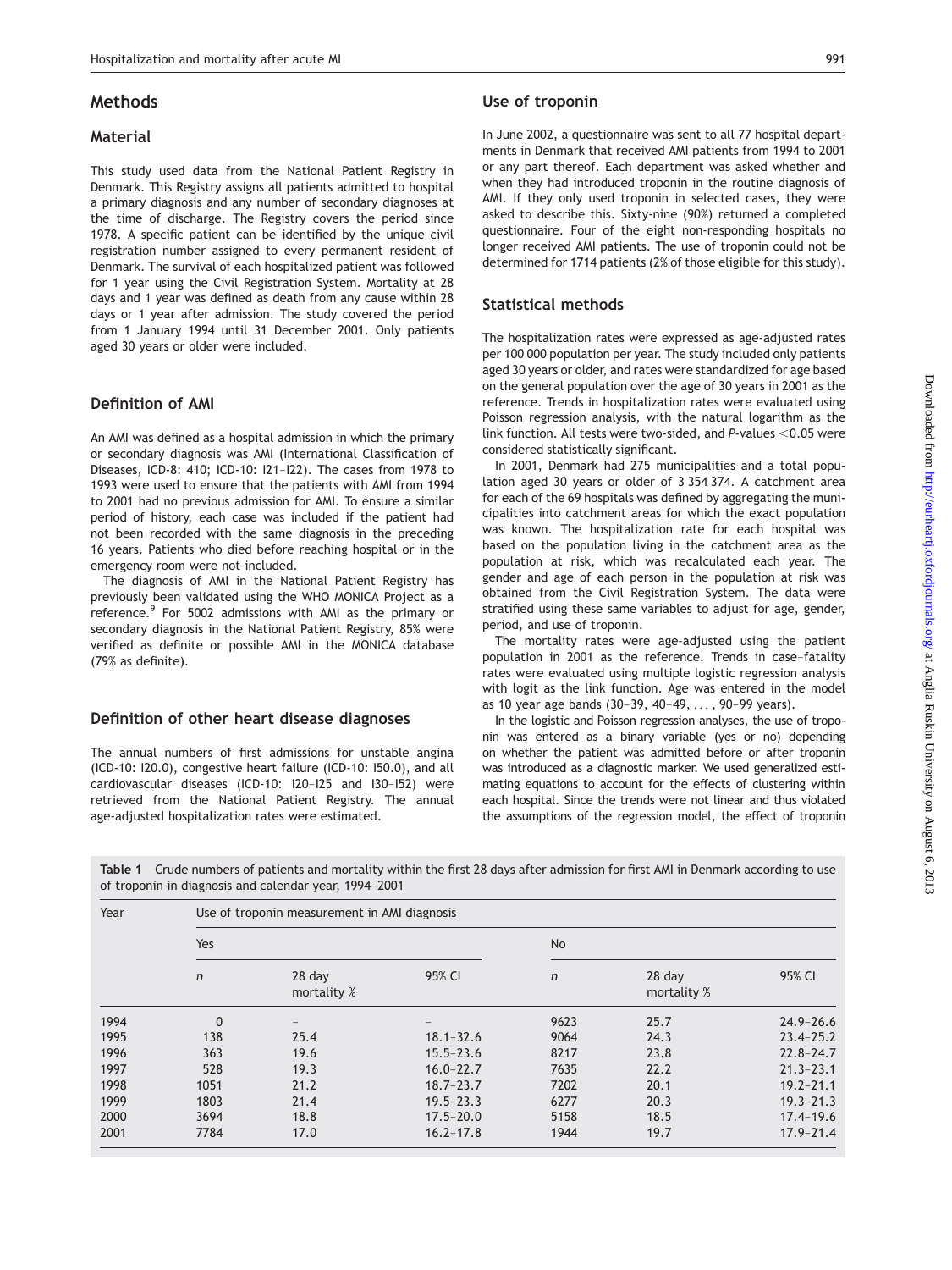measurement was analysed with the use of splines, assuming a piecewise linear effect in the periods 1994–98 and 1999–2001.

# Results

We analysed 70 481 patients admitted with AMI. Of these, 15 361 were diagnosed at hospital departments that had introduced troponin measurement as a diagnostic marker. The mean age of the AMI population was 66.7 years for men and 73.6 years for women. The proportion of women was 38.8%. Within the first 28 days after admission, 15 120 patients died. A further 6617 died during the remainder of the first year after admission.

# Dissemination of troponin in AMI diagnosis

The use of troponin in diagnosing AMI started slowly in 1995; by 1998, 12 of the 69 hospitals used troponin. Use accelerated in 1999, and by the end of 2001, 56 hospitals used troponin and 13 did not. Table 1 lists the number of AMI patients admitted according to whether the hospital used troponin, along with the crude 28 day mortality for each calendar year.

# Trends in rate of hospitalization for first AMI

The age-adjusted hospitalization rate declined significantly from 1994 to 1999 and then increased in 2000 and further in 2001 for both men and women (Figure 1). From 1999 to 2001, the rate increased by 19.9% for men and 22.6% for women. Although men and women had similar trends, the relative (and absolute) increase for both men and women was highest among those 70 years or older (Figure 1, Table 2 ).



Figure 1 Age-adjusted hospitalization rates for first AMI per 100 000 population according to gender and calendar year among the population of Denmark 30 years or older, 1994–2001. Plain line without triangles: men 70 years or older; plain line with triangles: women 70 years or older; dashed line without triangles: men 30–69 years; dashed line with triangles: women 30–69 years.

Figure 2 shows the annual age-adjusted hospitalization rates according to when troponin was introduced as a diagnostic marker. All three categories of hospital had similar hospitalization rates in 1994 ( $P = 0.09$ ). Troponin measurement was associated with a statistically significant increase in hospitalization rate independently of age and gender. The increase was present in the entire period, but it was significantly higher in the later years. The rate ratio of hospitalization associated with hospital use of troponin as a diagnostic marker was 1.07 (95% CI 1.03–1.12) in 1994–98 and 1.14 (95% CI 1.11–1.18) in 1999–2001. Further, the effect of troponin measurement on the hospitalization rate was more pronounced among older versus younger patients. Table 3 shows the rate ratios associated with troponin measurement in 1994–98 and 1999–2001 for patients younger and older than 70 years. Troponin measurement affected the hospitalization rates of women and men similarly.

# Trends in mortality after first AMI

The 28 day and 1 year mortality declined steadily through the study period (Figure 3). The 28 day mortality decreased steadily from 25.9% in 1994 to 17.5% in 2002 and was not affected by the use of troponin measurement. The odds ratio associated with the use of troponin measurement adjusted for age, gender, and calendar year was 1.05 (95% CI 0.98-1.11,  $P = 0.14$ ). The odds ratio for 1 year mortality was 1.03 (95% CI 0.97-1.08,  $P = 0.35$ ).

# Trends in hospitalization rate for other heart diseases

The age-adjusted hospitalization rates for unstable angina and congestive heart failure declined significantly from 2000 to 2001 after the new diagnostic criteria were introduced (Figure 4). The hospitalization rate for all cardiovascular diseases increased steadily but only slightly.

Table 2 Trends in the annual increase in hospitalization rate for first AMI in Denmark from 1994 to 1999 and 1999 to 2001

according to gender and age group.

| $\alpha$ and $\alpha$ and $\alpha$ and $\alpha$ and $\alpha$ and $\alpha$ and $\alpha$ |                |                                           |                                     |  |  |  |
|----------------------------------------------------------------------------------------|----------------|-------------------------------------------|-------------------------------------|--|--|--|
| Period                                                                                 | Age<br>(years) | Relative increase per year, %<br>(95% CI) |                                     |  |  |  |
|                                                                                        |                | Men                                       | Women                               |  |  |  |
| 1994-99                                                                                | $30 - 69$      | $-5.0$<br>$(-3.9 \text{ to } -6.1)$       | $-3.9$<br>$(-2.0 \text{ to } -5.7)$ |  |  |  |
|                                                                                        | $70 +$         | $-5.1$<br>$(-3.9 \text{ to } -6.2)$       | $-49$<br>$(-3.6 \text{ to } -6.1)$  |  |  |  |
| 1999-2001                                                                              | $30 - 69$      | 51<br>$(2.4 - 7.8)$                       | 8.6<br>$(4.1 - 13.3)$               |  |  |  |
|                                                                                        | $70 +$         | 13.3<br>$(10.2 - 16.6)$                   | 12.3<br>$(9.2 - 15.5)$              |  |  |  |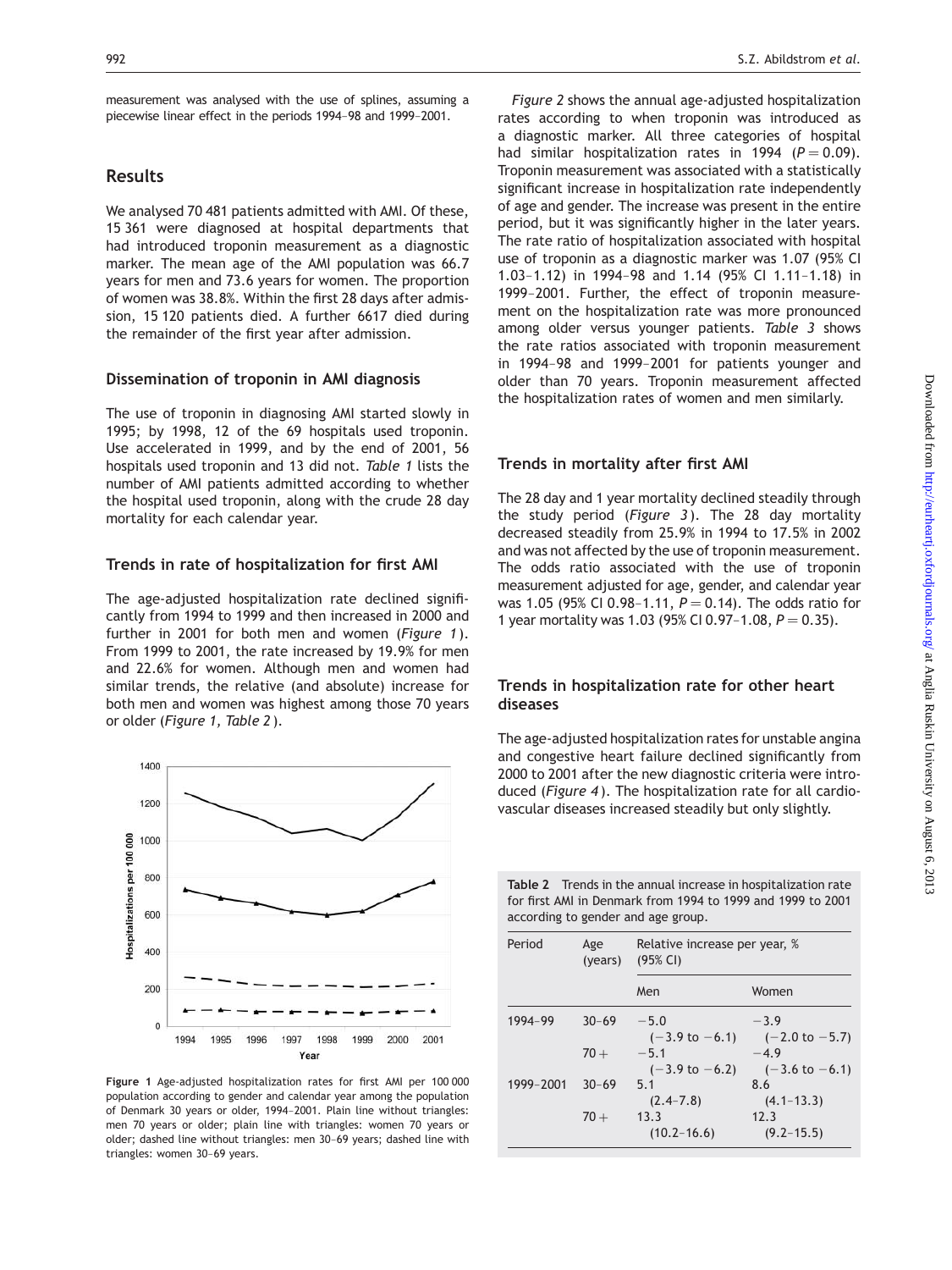

Figure 2 Age-adjusted hospitalization rates for first AMI per 100 000 population in Denmark according to gender, use of troponin, and calendar year in the population 30 years or older, 1994–2001. Lines without triangles: men; lines with triangle: women; plain lines: troponin introduced before 1999; dotted lines: troponin introduced 1999–2001; dashed lines: troponin not used.

|            |  |  | <b>Table 3</b> Rate ratios for AMI hospitalization rates in Denmark |  |  |
|------------|--|--|---------------------------------------------------------------------|--|--|
|            |  |  | in 1994-98 and 1999-2001 associated with the use of                 |  |  |
|            |  |  | troponin as a diagnostic marker adjusted for gender in two          |  |  |
| age groups |  |  |                                                                     |  |  |

| Period               | Age (years) Rate ratio 95% CI              |                              |                                                                                                 |      |
|----------------------|--------------------------------------------|------------------------------|-------------------------------------------------------------------------------------------------|------|
| 1994-98<br>1999-2001 | $30 - 69$<br>$70 +$<br>$30 - 69$<br>$70 +$ | 1.06<br>1.09<br>1.09<br>1.19 | $0.99 - 1.12$<br>$1.02 - 1.15 \le 0.01$<br>$1.05 - 1.14 \le 0.0001$<br>$1.14 - 1.23 \le 0.0001$ | 0.09 |

# **Discussion**

This study demonstrated for the first time on a nationwide basis that introducing troponin in diagnosing AMI was associated with an increased hospitalization rate for AMI. Mortality after AMI declined steadily during the study period, independent of the changing hospitalization rate.

Further, the hospitalization rate for AMI increased after the new diagnostic criteria for AMI were implemented in 2000, even in hospitals that did not introduce troponin for diagnosing AMI. This increase was probably caused by the change in the interpretation of slight elevations in the enzymatic markers used, which in Denmark was primarily creatinine kinase MB isoenzyme. Before the diagnostic criteria changed, elevated cardiac enzymes together with dyspnoea could be diagnosed as congestive heart failure. The new criteria make a diagnosis of AMI more likely. This also partly explains why the increased hospitalization rate was most pronounced among older patients. The decline in the hospitalization rates for congestive heart failure and unstable angina from 2000 to 2001 also indicates this shift in diagnosis to AMI.



Figure 3 Age-adjusted 28 day and 1 year mortality (%) after first AMI in Denmark according to gender and calendar year, 1994–2001. Lines without triangles: men; lines with triangles: women. Plain line: 28 day mortality; dashed line: 1 year mortality.



Figure 4 Age-adjusted hospitalization rates per 100 000 population according to gender and calendar year in the population 30 years or older in Denmark, 1994–2001. Lines without triangles: men; lines with triangles: women.  $(A)$  Unstable angina.  $(B)$  Congestive heart failure. (C) All heart diseases. The scales on the y-axes differ.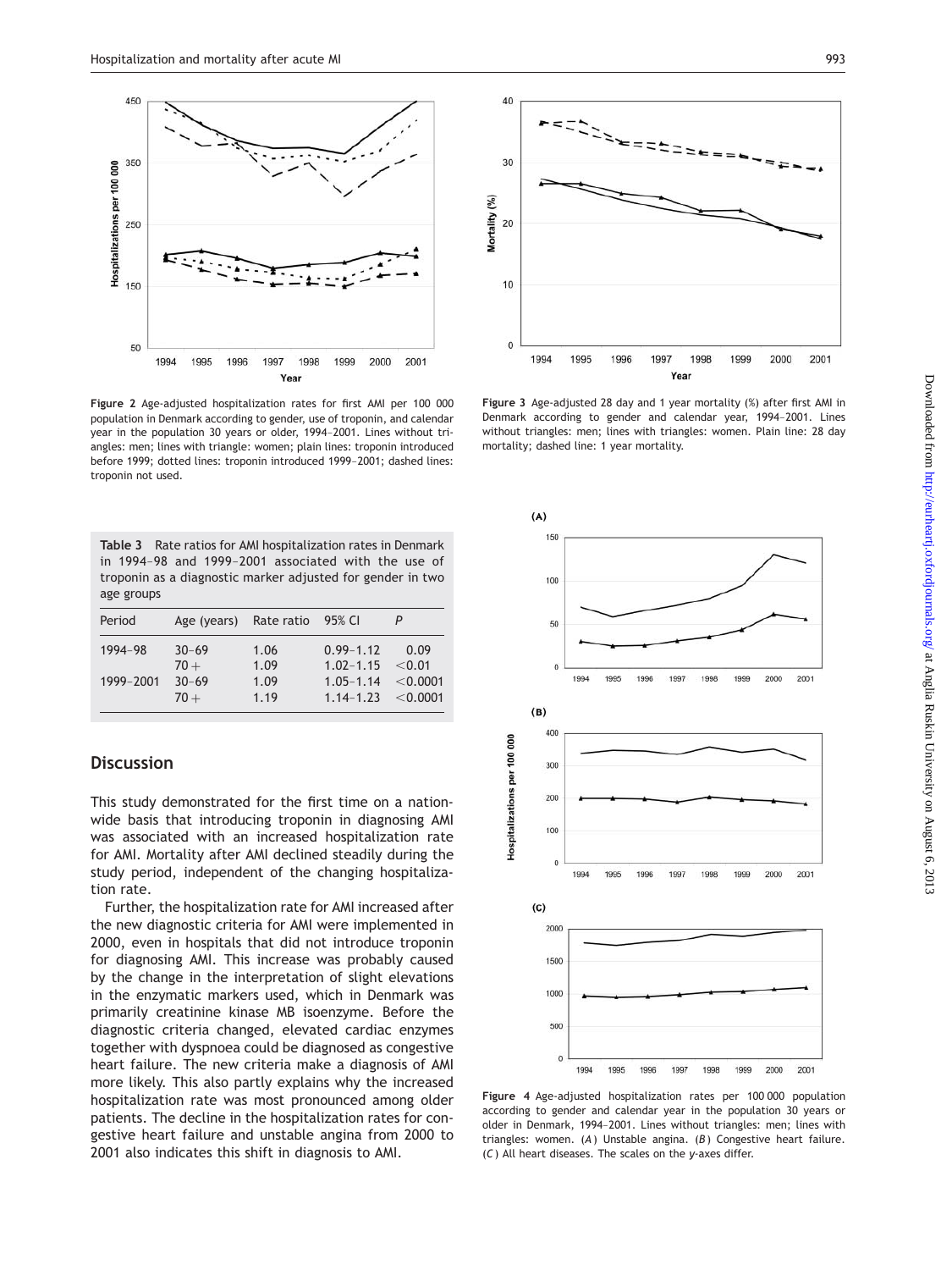Many possible factors may have contributed to our findings. Our data represent only the reported hospitalized cases and do not represent the true incidence of AMI. We cannot determine to what extent the observed increase in hospitalization rate is due to a possible increase in the true incidence of AMI. The increasing rate of overweight and non-insulin-dependent diabetes mellitus could well outweigh the reduced rate of smoking, the reduced levels of serum cholesterol, and the improved treatment of ischaemic heart disease. The introduction of hospital financing according to diagnosis-related groups may also have tended to increase the number of AMIs reported. Hospitals may have facilitated the adoption of troponin as a diagnostic marker and the new diagnostic criteria to boost the number of patients with AMI. However, the clear definition of an AMI and the implications for the patient being given this diagnosis do not allow this diagnosis to be abused on any great scale. Another possible bias would be if troponin had been adopted predominantly at hospitals that already had very high or very low hospitalization rates or mortality. To account for this, the analyses were carried out using the stratification presented in Figure 2, and the hospitalization rates before troponin measurement was introduced did not differ significantly. All three categories of hospital had similar mortality (data not shown).

We found that troponin measurement was associated with an increase in the reported hospitalization rate of 14%. The effect among patients older than 70 years was slightly higher (19%). This effect is lower than found by others.<sup>7,8</sup> The difference may indicate that even if troponin measurement was introduced at the hospital it was not applied to all patients with chest pain. Another possible explanation is that an increase in cardiac troponin was not readily classified as an AMI.

Divergent results have been reported on how using troponin as a marker affects mortality. Mortality was expected to decline among the additional patients identified, since troponin is a more sensitive marker than the others used and identifies patients with less severe myocardial damage.<sup>5</sup> However, most published studies have found even higher mortality among the additional patients identified.<sup>7,8</sup> Higher 28 day mortality tended to be associated with the use of troponin. This may result from the characteristics of the additional patients identified by troponin. Troponin use increased the hospitalization rate the most among patients 70 years or older. However, the additional patients may also differ in other ways for which we cannot adjust. For example, older patients are more likely to have congestive heart failure, and patients admitted with heart failure are more likely to be diagnosed with AMI under the new diagnostic criteria and even more when the more sensitive markers of myocardial damage are used. This makes determining the effect of troponin for each patient difficult. Nevertheless, given how hospitals in Denmark have implemented troponin measurement, using these sensitive markers would not be likely to change the prognosis for the patient population in Denmark substantially. Several studies have evaluated the prognosis of patients with chest pain who did not have a classical AMI, and all have found a poor prognosis among these non-AMI patients, quite similar to that of the AMI patients.<sup>10,11</sup>

The mortality in our study is higher compared with registries describing prognoses for patients admitted to coronary care units or invasive centres.<sup>12</sup> The main explanation for this difference is that all patients at all wards are included and not only the patients selected for the coronary care unit or invasive therapy. Also, patients undergoing surgery will appear in our data if the patient experiences an AMI. These patients tend to have a poorer prognosis leading to the higher overall mortality.

Debate about the new diagnostic criteria for AMI has been intense.<sup>13-15</sup> There has been little doubt that the new and sensitive markers should be incorporated in some way. However, the weight these measurements should be given is not agreed. Some argue that the diagnosis should reflect the pathophysiology and others that the prognosis is more important. In any case, the surveillance of AMI incidence has become more complex because new diagnostic criteria and the use of troponin as a diagnostic marker have been introduced. Failing to control for these changes may produce a spurious positive correlation between any risk factor increasing in the population and the hospitalization rate for AMI. However, if the introduction of new diagnostic criteria is the main reason that the incidence increased after 1999, we expect the hospitalization rate for AMI to start decreasing again when the diagnostic criteria are fully implemented. Further, the new criteria may result in a more uniform definition of AMI, making comparisons within and between countries easier to interpret.

Decision-makers may also have to relate to the increase in the reported hospitalization rate for AMI caused by the change in diagnostic criteria; given the dismal prognosis, this trend may influence the distribution of health care resources.

#### Study limitations

Information about the kit used and the threshold for troponin leading to a diagnosis of AMI at the various hospitals was not obtained. Different kits and thresholds may lead to differences in the observed effect of troponin measurement on the hospitalization rate, but we could not account for this here.

Mortality status could not be obtained for the patients who emigrated within the first year after AMI. However, this is expected to be a small number with no influence on the results reported.

#### **Conclusion**

The reported hospitalization rate for AMI in Denmark increased significantly after new diagnostic criteria for AMI were introduced in 2000. The increasing use of cardiac troponin as a diagnostic marker further increased the reported hospitalization rate. The mortality among hospitalized patients with AMI declined steadily and was not affected by the use of troponin in diagnosis. Future surveillance of cardiovascular disease might